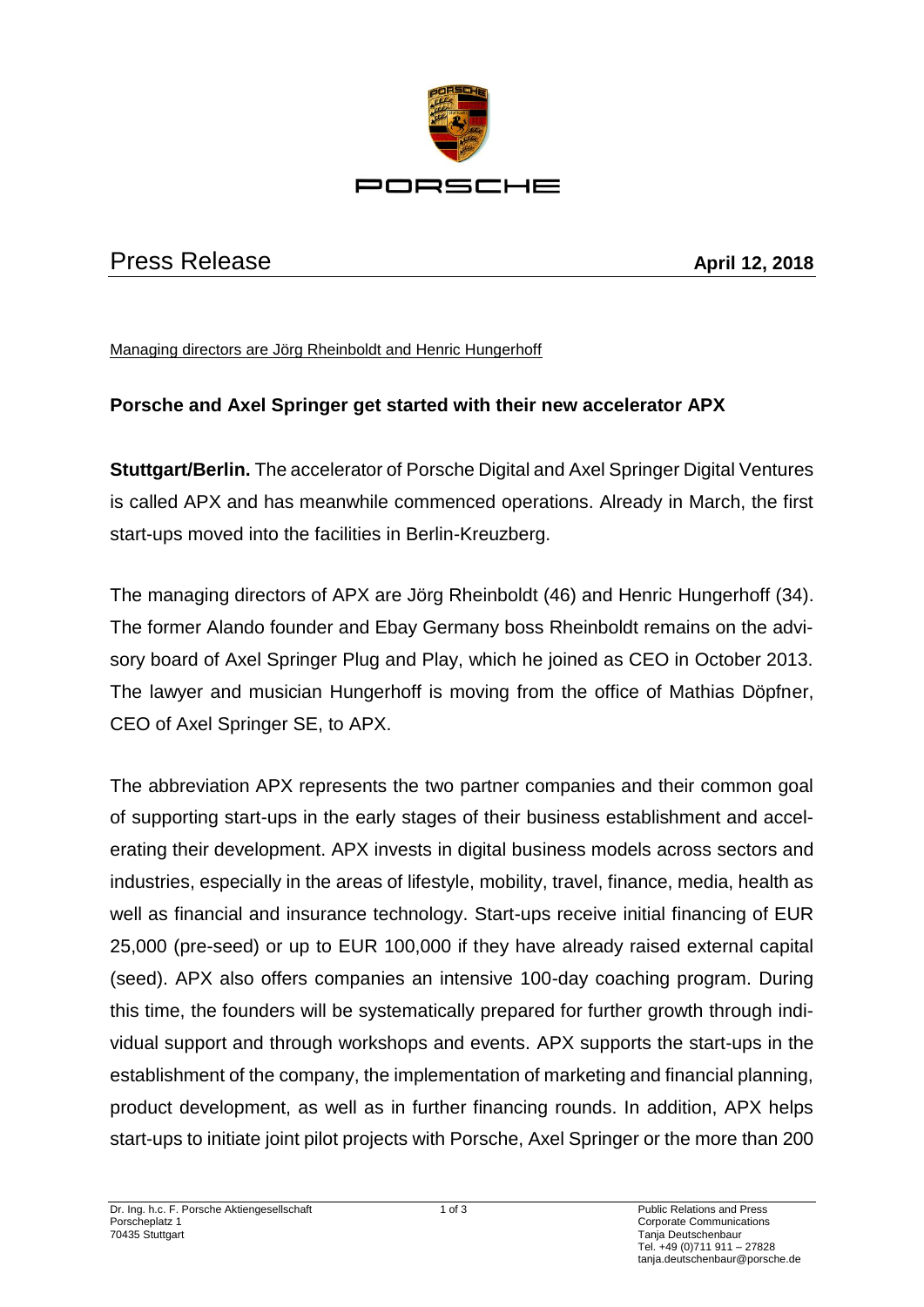network companies. Following the 100-day program, APX offers the portfolio companies the opportunity to use workplaces and infrastructure free of charge for a further three months.

Jörg Rheinboldt, Managing Director APX: "Through APX, we are investing in digital business ideas with the potential to change industries. We want to help founders to build their businesses in a sustainable manner by offering shortcuts that accelerate their entrepreneurial success."

Thilo Koslowski, CEO Porsche Digital: "It is our goal with APX to find start-ups that think beyond industry borders. We want to enable them to test their ideas and realize them together with us."

APX builds on the accelerator program launched in 2013 by Axel Springer Plug and Play, a joint venture between Axel Springer Digital Ventures and the Plug and Play Tech Center. After participating in a total of 102 start-ups, the Axel Springer Plug and Play team will focus on the growth of the existing portfolio companies, investments in follow-up rounds and the subsequent exits.

All the investments in new companies will be made by APX. There are also plans to collaborate with other companies and partners from the APX network to provide startups with access to expertise and tools in specific business segments. In February, a first cooperation was agreed on with the US-American social media company Snap Inc.

Start-ups can apply at www.apx.ac on an ongoing basis – admissions are made monthly.